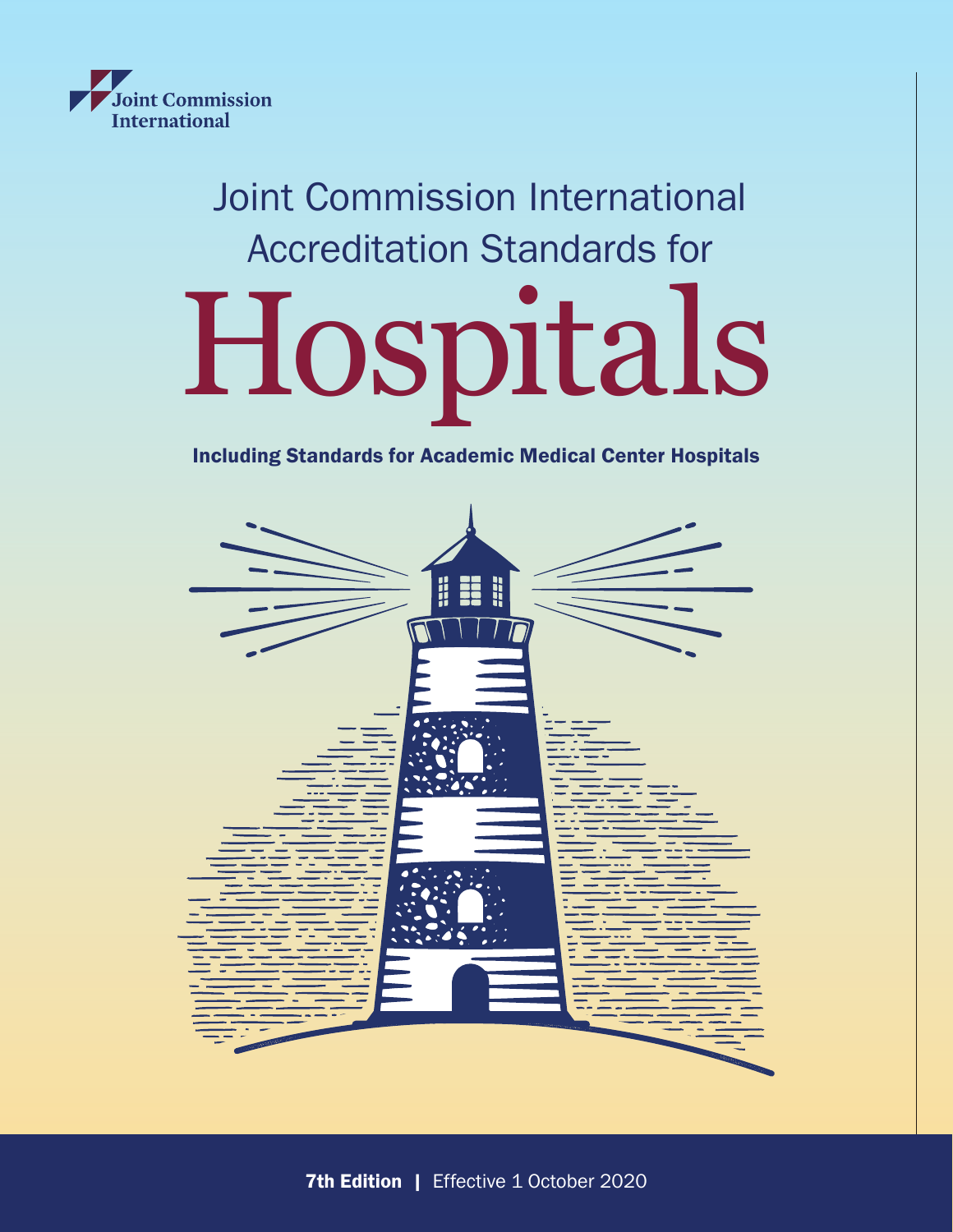# **Joint Commission International Mission**

A division of Joint Commission Resources, Inc.

The mission of Joint Commission International (JCI) is to improve the safety and quality of care in the international community through the provision of education, publications, consultation, and evaluation services.

© 2020 The Joint Commission, on behalf of Joint Commission International

Published by Joint Commission Resources Oak Brook, Illinois 60523 https://www.jcrinc.com

Joint Commission Resources educational programs and publications support, but are separate from, the accreditation activities of Joint Commission International. Attendees at Joint Commission Resources educational programs and purchasers of Joint Commission Resources publications receive no special consideration or treatment in, or confidential information about, the accreditation process.

All rights reserved. No part of this publication may be reproduced in any form or by any means without written permission from the publisher. Requests for permission to make copies of any part of this work should be sent to permissions@jcrinc.com.

ISBN (print): 978-1-63585-148-9

ISBN (e-book): 978-1-63585-149-6

Printed in the U.S.A.

For more information about Joint Commission International, please visit https://www.jointcommissioninternational.org.

## **Development Team for the 7th Edition**

*Associate Director, Standards Development and Interpretation:* Ryan Keiler, MSN, RN *Associate Director, Standards Development and Interpretation:* Ron Quicho, MS *Director, Standards Development and Interpretation:*  Claudia Jorgenson, MSN, RN

*Former Director, Board Activities and Strategic Operations:* Cecily Pew, PMP *Associate Director, Global Publications:*  Helen M. Fry, MA *Associate Director, Production:* Johanna Harris *Executive Director, Global Publishing:*  Catherine Chopp Hinckley, MA, PhD

## **Standards Advisory Panel for the 7th Edition**

Lee Chien Earn, MBBS, MMed (Public Health), FAMS Deputy Group Chief Executive Officer, Regional Health System, SingHealth Chief Executive Officer, Changi General Hospital, Singapore Paul Hofmann, DrPH, LFACHE President, Hofmann Healthcare Group, USA Manish Kohli, MD, MPH, MBA, FHIMSS Chair, HIMSS Board of Directors, USA Managing Director, Beyond Horizon Health, USA David Loose, MSN, RN, NEA, CPHQ Surveyor, Joint Commission International, USA Babak (Bobby) Pazooki, MD, MS, FACE, CPE Consultant, Joint Commission International, USA Harish Pillai, MBBS, MHM, MBA Chief Executive Officer, Aster, India John C. Sell, MPA, FACHE Surveyor, Joint Commission International, USA Terence Shea, MPA, BSN, RN Consultant, Joint Commission International, USA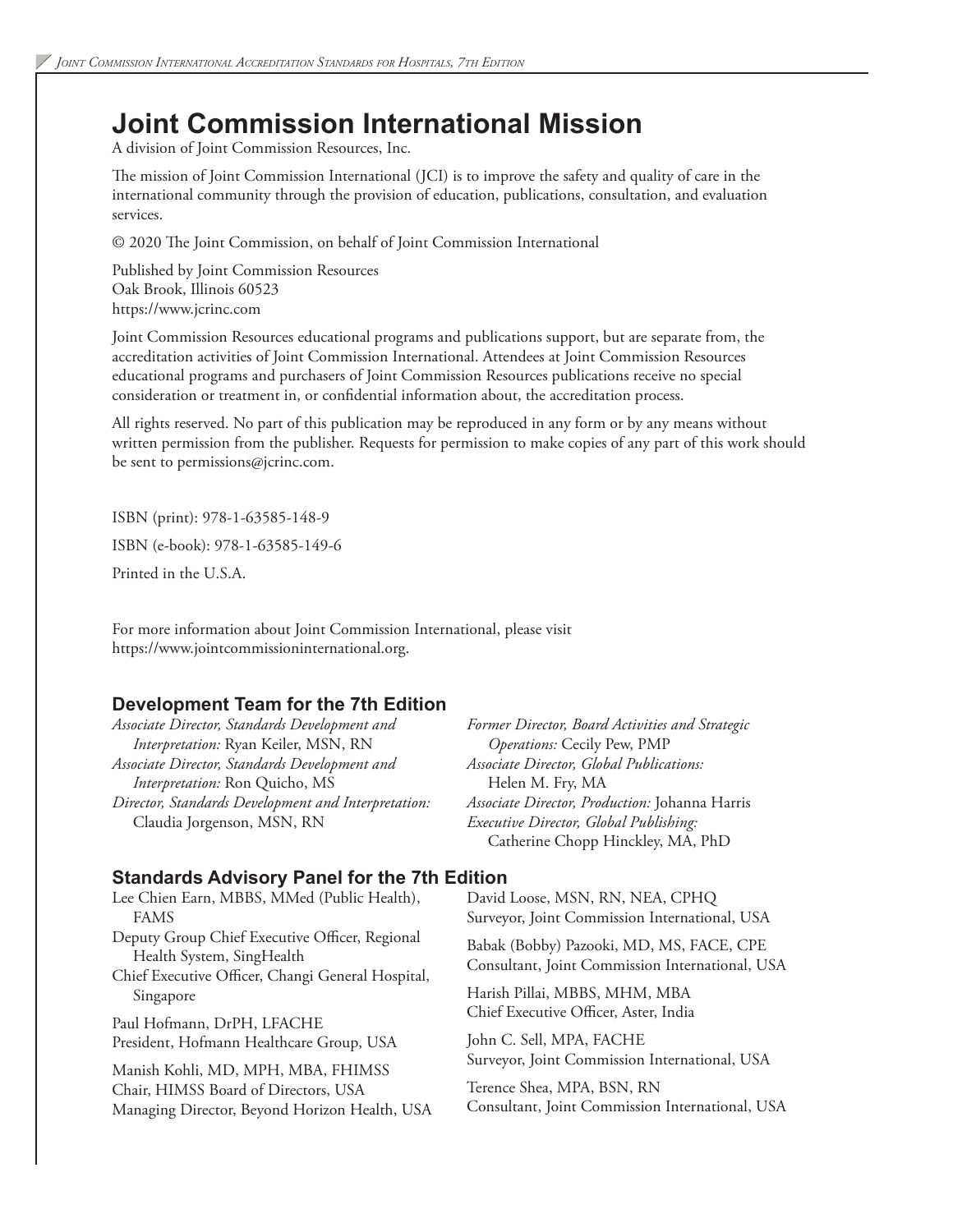Abdul Latif Sheikh, RPh, MS, FFIP Member, Prime Minister's Task Force on Health, Pakistan

President/CEO, Pakistan Society of Health System Pharmacists, Pakistan

# **Subject Matter Expert (SME) Groups**

*Facility Management and Safety (FMS)* Yvonne P. Burdick, MHA, EDAC, FACHE Consultant, Joint Commission International, USA

Michael Chihoski, MS, CHSP, CHFM, AMDP, SASHE Consultant, Joint Commission International, USA Michael Crowley, PE, FSFPE, FASHE Industry Relations, Jensen Hughes

2020 President, Society of Fire Protection Engineers (SFPE), USA

### *Management of Information (MOI)*

R. Michael Boyer, DO, MS, FAOCA Consultant, Joint Commission International, USA

Bonny Chen, MD, MBA, CPHIMS Surveyor, Joint Commission International, USA

#### *Medication Management and Use (MMU)*

Marale Atechian, PharmD, MS, CPHQ Consultant, Joint Commission International, USA

Nathan Erteschik, MD, FACP Surveyor, Joint Commission International, USA

Michelle Mandrack, MSN, RN Director of Consulting Services, Institute for Safe Medication Practices, USA

### *Patient-Centered Care (PCC)*

Sharon Coulter James, MN, MBA, FACHE Surveyor, Joint Commission International, USA

Shaveta Dewan, MBBS, MBA Surveyor, Joint Commission International, USA

### *Prevention and Control of Infections (PCI)*

Chinhak Chun, MD Consultant, Joint Commission International, USA

Diane Cullen, MSN, MBA, RN, CIC

Associate Director, Standards Interpretation Group, The Joint Commission

Board Member and Past President, APIC Chicago (Chapter of the Association for Professionals in Infection Control and Epidemiology), USA

George Mills, MBA, FASHE, AAMIF, CEM, CHFM, CHSP, CHOP-DNV Director of Operations, Healthcare Solutions & CEO, ATG, Jones Lang LaSalle, USA

Ozlem Yildirim Veenstra, PhD, BSIE, MSEM Surveyor, Joint Commission International, USA

David M. Liebovitz, MD, FACP Associate Vice-Chair, Department of Medicine. Northwestern University, USA

Christina Michalek, BSc Pharm, RPh, FASHP Medication Safety Specialist, Institute for Safe Medication Practices Administrative Coordinator, Medication Safety

Officers Society, USA

Sara Guastello Vice President, Knowledge Management, Planetree International, USA

Derick P. Pasternak, MD, MBA, FACP, FACPE Senior Consultant, Joint Commission International, USA

Julie McCaughan, RN, MBA Surveyor, Joint Commission International, USA

Khalil N. Rizk, MPH, MHA, CPHQ, CPHRM, CPPS

Consultant, Joint Commission International, USA